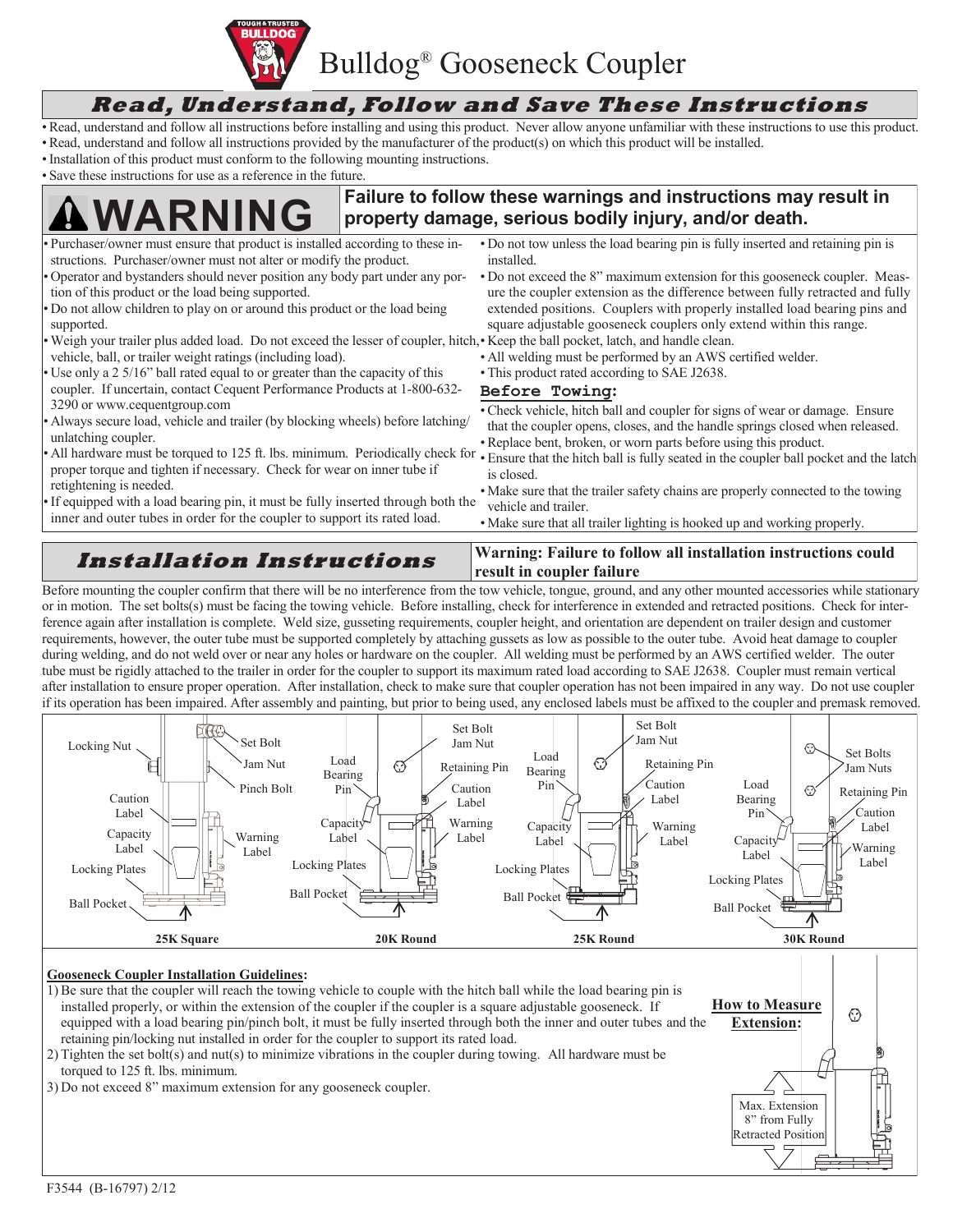

#### **Gusseting:**

To support the coupler's rated load, reinforcements must extend down the outer tube to within 3" above the bottom of the outer tube (Fig. 1). The coupler must be held rigid and vertical, and must not be damaged by heat during installation. Note: Reinforcement for non-adjustable couplers must be within 20 inches above locking plates (Fig. 2). To reduce stress concentrations in high load, high mileage or rough service applications, gussets  $\&$ banding that tie trailer framing to the coupler are **required** (Fig. 3). This modification is the responsibility of the trailer manufacturer.



#### **Maintenance**

Keep ball pocket and mechanism clean. The following procedures should be performed at least annually:

•Check hardware torque

• Grease ball pocket

- Oil pivot points with SAE 30 wt. motor oil
- •Inspect retaining pin and replace if necessary

#### **How to Order**

Use only Cequent Performance Products' parts. Replacement parts are available through Cequent Performance Products' Customer Service Department, 1-800-632-3290. Please specify product model number.

## **Limited Three Year Warranty**

**Warranty.** Cequent Performance Products, Inc. ("We") warrants to the original consumer purchaser ("You") that the product will be free from defects in material and workmanship for a period of three years under normal use and service, ordinary wear and tear excepted. If the product does not comply with this warranty, We will replace the product without charge to You and within a reasonable time or, at Cequent's option, refund the purchase price. This warranty is not transferable.

Limitations on the Warranty. The warranty does not cover the following: (a) normal wear and tear; (b) damage through abuse, neglect, misuse, or as a result of any accident or in any other manner; (c) damage from misapplication, overloading, or improper installation; (d) improper maintenance; (e) a product altered in any manner by anyone other than us.

**Obligations of Purchaser.** To make a claim, contact us at 47912 Halyard Dr. Suite 100, Plymouth, MI 48170, 1-800-632-3290, identify the product, and follow the instructions that will be provided. Any returned product that is replaced or refunded becomes the property of Cequent. You will be responsible for shipping costs to us. Please retain your purchase receipt to verify date of purchase. This must be produced to honor warranty claim.

**Remedy Limits.** Repair or replacement is the purchaser's sole remedy under this or any other warranty on the product, whether express or implied. We shall not be liable for service or labor charges incurred in removing or replacing a product or any incidental or consequential damages of any kind. We expressly disclaim any implied warranty of merchantability or fitness for particular purpose after the three-year warranty period. Some states do not allow the exclusion of incidental or consequential damages or limitation of an implied warranty so the above exclusion and limitation may not apply to you.

**Legal Rights.** This warranty gives you specific legal rights, and You also may have other rights which vary from state to state. **ANY IMPLIED WAR-RANTY OF MERCHANTABILITY OR FITNESS FOR A PARTICULAR PURPOSE ON ANY PRODUCT SHALL BE LIMITED TO THREE YEARS FROM THE DATE OF RETAIL PURCHASE BY YOU.** Some states do not allow limitations on how long an implied warranty lasts, so the above limitation may not apply to You.

This warranty is governed by the laws of the United States of America and is void where prohibited.

**47912 Halyard Dr. Suite 100 Plymouth, MI 48170 USA 800/632-3290 www.cequentgroup.com**

CEQUENT PERFORMANCE PRODUCTS, INC.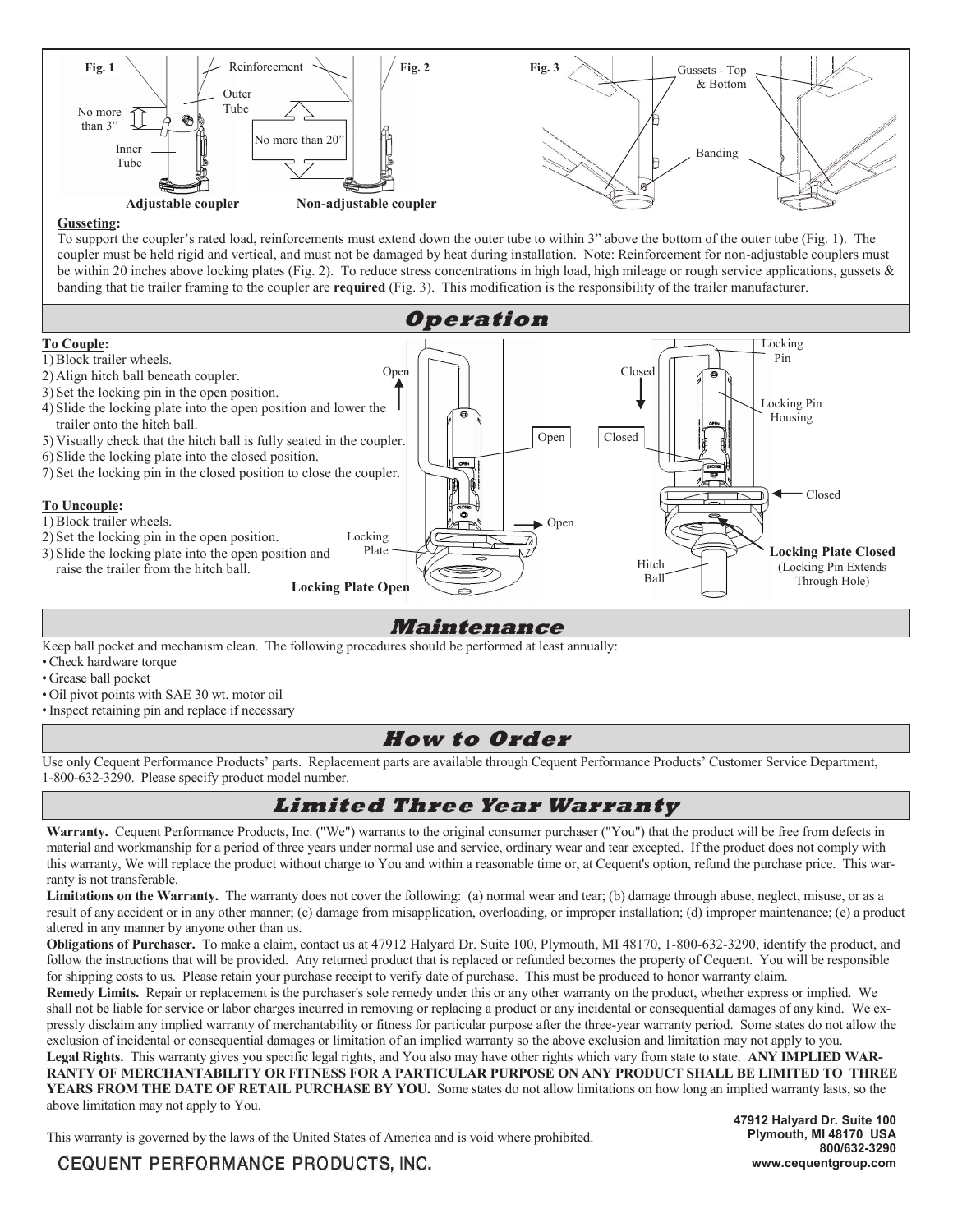

Coupleur col-de-cygne Bulldog®

#### **Lire, assimiler, respecter et conserver ces instructions**

- Lire, assimiler et respecter toutes ces instructions avant d'installer ou utiliser ce produit. Ne jamais autoriser une personne à utiliser ce produit si elle n'est pas familière avec ces instructions.

- Lire, assimiler et respecter toutes les instructions fournies par le fabricant du ou des produit(s) sur lesquels ce produit sera installé.
- L'installation de ce produit doit s'effectuer selon les instructions de montage qui suivent.
- Conserver ces instructions pour consultation ultérieure.

#### **L'ERTISSEMENT** L'omission de respecter ces consignes de sécurité et d'installation peut entraîner des<br>L'ERTISSEMENT dommages matériels, des lésions corporelles sévères, voire même le décès. L'acheteur ou le propriétaire doit s'assurer que le produit est installé en conformité avec ces instructions. L'acheteur ou le propriétaire ne doit pas modifier le produit. • L'installateur (ou toute personne présente) ne doit jamais se trouver, même partiellement, sous quelque partie du produit ou de la charge supportée que ce soit. • Ne jamais autoriser les enfants à jouer sur ou à proximité de ce produit ou de la charge qu'il supporte. Peser la remorque avec sa charge. Ne jamais excéder la plus faible des capacités nominales des composants: support, coupleur, attelage, véhicule, boule d'attelage ou remorque (en prenant la charge en compte). •Utiliser uniquement une boule d'attelage de 2-5/16 po dont la capacité nominale est égale ou supérieure à celle de ce coupleur. •En cas de doute, communiquer avec Cequent Performance Products au numéro 1-800- **Avant le remorquage:** 632-3290 ou sur le site www.cequentgroup.com. • Veiller à toujours attacher et/ou immobiliser la charge, le véhicule ou la remorque (en bloquant les roues) avant de verrouiller ou déverrouiller le coupleur. • Toute la visserie doit être serrée au couple de 125 lb-pi minimum. Vérifier régulièrement l'exactitude du serrage et serrer à nouveau si nécessaire. Vérifier l'usure du tube interne s'il faut resserrer. • Si le dispositif est équipé d'une cheville porteuse (de la charge), celle-ci doit être insérée à fond de façon à traverser à la fois les tubes interne et externe, ceci afin que le coupleur puisse supporter sa charge nominale. • Ne jamais remorquer si la cheville porteuse n'est pas insérée à fond avec la goupille de retenue bien en place. • Ne pas dépasser l'extension maximale de 8 po (20,3 cm) avec ce coupleur col-de-cygne. Pour mesurer l'extension du coupleur, prendre la différence entre les positions totalement rentrée et totalement allongée. Les coupleurs dotés de chevilles porteuses correctement installées et les coupleurs col-de-cygne carrés ajustables ne peuvent s'allonger que dans cet intervalle. • Garder en état de propreté le logement de la boule, le loquet et la poignée. •Tout soudage doit être effectué par un soudeur accrédité selon la réglementation locale en vigueur. • Ce produit est évalué conformément à la norme SAE J2638. • Vérifier tout signe d'usure ou d'endommagement sur le véhicule, la boule d'attelage et le coupleur. S'assurer que le coupleur s'ouvre, se ferme et que la poignée se ferme sous l'action des ressorts lorsqu'elle est relâchée. • Remplacer les pièces tordues, brisées ou usées avant d'utiliser ce produit. • S'assurer que la bille d'attelage est engagée à fond dans son logement avec le loquet bien fermé. • S'assurer que les chaînes de sécurité de la remorque sont adéquatement accrochées au véhicule et à la remorque. • S'assurer que toute la signalisation est raccordée et en état de fonctionner. **Instructions d'installation Avertissement: L'omission de respecter les instructions d'installation peut entraîner un dysfonctionnement du coupleur.**

Que ce soit avant ou après l'installation du coupleur, que celui-ci soit en position ouverte ou fermée, toujours vérifier qu'aucun élément (véhicule, flèche d'attelage, sol ou accessoire monté), stationnaire ou en mouvement, ne constitue une nuisance. Le ou les boulons de réglage doivent être orientés vers le véhicule de remorquage. Avant l'installation, vérifier que les positions allongée et rentrée ne rencontrent pas d'obstructions. Vérifier aussi la présence d'obstructions une fois l'installation terminée. La taille des soudures, les spécifications de plaques de renforcement, la hauteur du coupleur ainsi que l'orientation dépendent de la conception de la remorque et des exigences du client ; cependant, le tube externe doit être totalement supporté par des plaques de renforcement positionnées aussi bas que possible par rapport au tube externe. Éviter d'endommager le coupleur par la chaleur lors du soudage, et ne pas souder au-dessus ou à proximité des trous ou des pièces de visserie du coupleur. Toutes les soudures doivent être effectuées par un soudeur agréé AWS. Le tube externe doit être fixé solidement sur la remorque afin que le coupleur puisse supporter la charge nominale maximale conformément à la norme SAE J2638. Le coupleur doit demeurer à la verticale après l'installation pour assurer le fonctionnement adéquat. Après l'installation, vérifier que le fonctionnement du coupleur n'est entravé d'aucune façon. Ne pas utiliser le coupleur si son fonctionnement est entravé. Après l'assemblage et l'application de peinture, mais avant l'utilisation, toutes les étiquettes comprises avec le produit doivent être apposées sur le coupleur et les rubans de prémasquage retirés.



#### **Directives d'installation du coupleur col-de-cygne :**

1) S'assurer que le coupleur atteindra le véhicule de remorquage pour l'accouplement avec la boule d'attelage (cheville porteuse correctement installée), ou qu'il se trouvera dans les limites de l'extension s'il s'agit d'un coupleur col-de-cygne carré ajustable. Si le coupleur est équipé d'une cheville porteuse/boulon de pincement, il faut insérer celle-ci/celui-ci à fond de façon à traverser à la fois les tubes interne et externe, et la goupille de retenue/l'écrou de blocage doit être installé(e), ceci afin que le coupleur puisse supporter sa charge nominale.

2) Serrer le(s) boulon(s) de réglage et le(s) écrou(s) pour minimiser les vibrations du coupleur durant le remorquage. Toute la visserie doit être serrée au couple de 125 lb-pi minimum.

3) Ne pas dépasser l'extension maximale de 8 po (20,3 cm) avec ce coupleur col-de-cygne.

**Comment mesurer**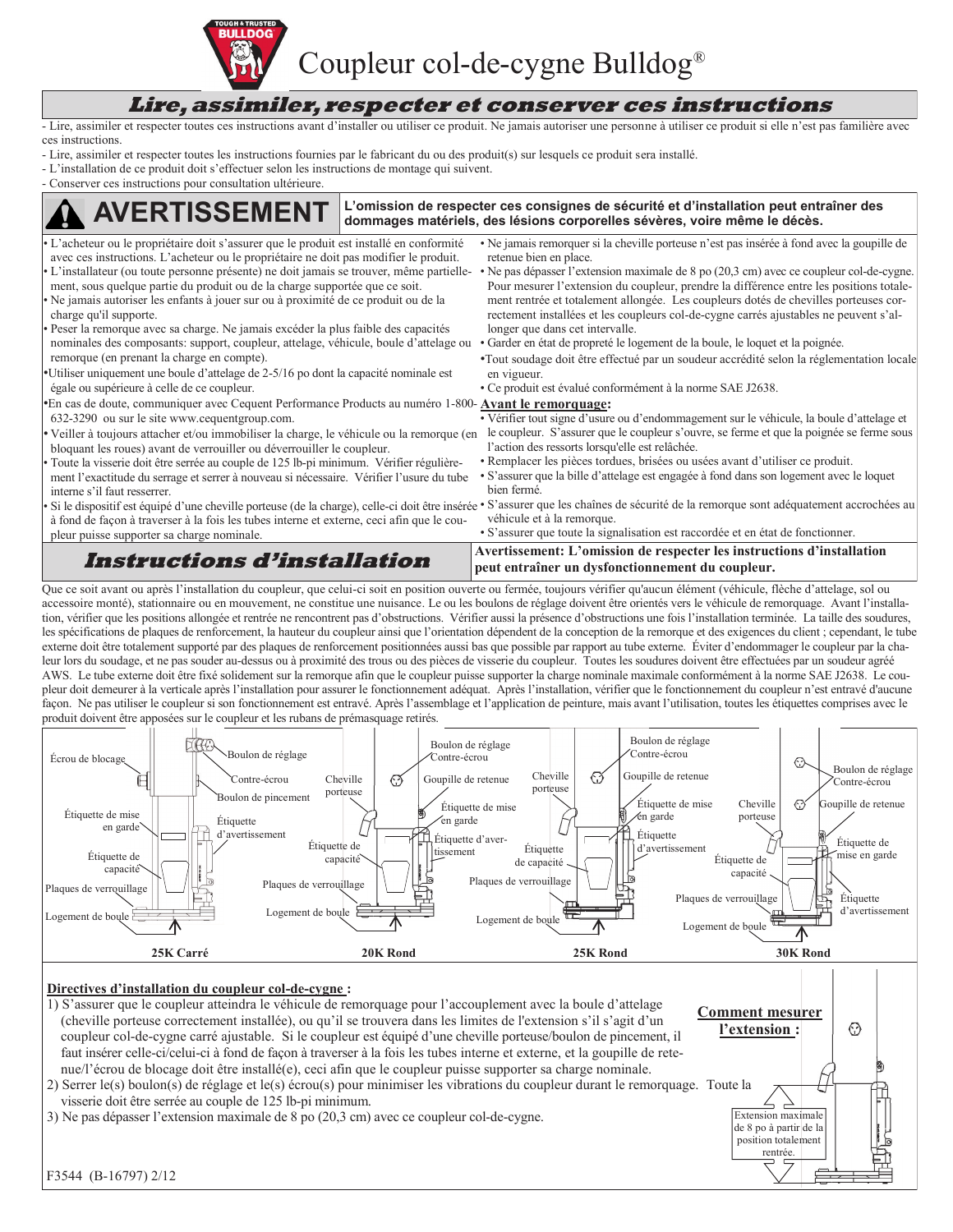

#### **Plaques d'assemblage :**

Pour supporter la charge nominale du coupleur, les plaques de renforcement doivent se prolonger jusque dans la zone de 3 po (7,6 cm) au-dessus du bas du tube externe (Fig. 1). Lors de l'installation, le coupleur doit être tenu fermement à la verticale et ne pas subir de dommages causés par la chaleur. Remarque : Dans le cas de coupleurs non ajustables, les plaques de renforcement doivent se prolonger jusque dans la zone de 20 pouces (50,8 cm) au-dessus des plaques de verrouillage (Fig. 2). Afin de réduire la tension pour les cargaisons hautes, les hauts kilométrages ou les applications de service rudimentaires, les soufflets et le ruban qui attachent le cadre de la remorque au coupleur sont nécessaires (Fig. 3). Cette modification est la responsabilité du fabricant de remorques.



#### **Entretien**

Maintenir le logement de la boule et le mécanisme de verrouillage en état de propreté. Les procédures suivantes devraient être effectuées au moins une fois par année: • Vérifier le couple de serrage de la visserie

•Graissage du logement de la boule.

•Lubrification des points de pivotement avec l'huile à moteur SAE 30 wt.

• Inspecter la goupille de retenue et la remplacer si nécessaire.

#### **Commande**

UsPour les réparations, utiliser uniquement des pièces provenant de Cequent Performance Products ou de qualité équivalente. On peut se procurer des pièces de rechange par le biais du Service à la clientèle de Cequent Performance Products, au 1-800-632-3290. Veuillez préciser le numéro du modèle. Veuillez visiter notre site au www.cequentgroup.com pour des renseignements supplémentaires.

#### **Garantie limitée de trois ans**

Garantie. Cequent Performance Products, Inc. ("Nous") garantit à l'acheteur initial ("Vous") que le produit sera exempt de vices de matériaux et de fabrication (à l'exception de l'usure normale) pour une période de trois ans dans des conditions normales d'utilisation et d'entretien. Si le produit n'est pas conforme à cette garantie, Nous remplacerons le produit gratuitement dans un délai raisonnable ou, à la discrétion de Cequent, rembourserons le prix d'achat. Cette garantie n'est pas transférable.

**Limites de la garantie.** La garantie ne couvre pas les éléments suivants : (a) l'usure normale; (b) les dommages causés par l'abus, la négligence, une mauvaise utilisation, ou résultant de tout accident survenu de quelque manière que ce soit; (c) les dommages causés par une mauvaise application, une charge excessive ou une installation inadéquate; (d) l'entretien inadéquat; (e) un produit modifié de quelque manière que ce soit par quiconque d'autre que Nous.

**Obligations de l'acheteur.** Pour effectuer une réclamation, communiquez à l'adresse 47912 Halyard Dr. Suite 100, Plymouth, MI 48170, 1-800-632-3290, et veuillez identifier le produit et suivre les instructions qui vous seront fournies. Tout produit retourné qui est remplacé ou remboursé devient la propriété de Cequent. Vous serez responsable d'assumer les frais d'expédition. Veuillez conserver votre preuve d'achat afin que nous puissions en vérifier la date. Cette procédure est obligatoire pour que nous puissions honorer la réclamation effectuée en vertu de la garantie.

**Limites des recours.** La réparation ou le remplacement du produit sont les seuls recours consentis à l'acheteur en vertu de cette garantie ou d'une quelconque autre garantie, expresse ou implicite.

Nous ne sommes pas responsables des frais de service ou de main-d'oeuvre encourus pour l'enlèvement ou la réinstallation d'un produit, ni des dommages accessoires ou indirects, quels qu'ils soient.

Nous déclinons expressément toute garantie implicite relative à la qualité marchande ou à l'adéquation à un usage particulier après la période de garantie de trois ans. Certaines provinces ne permettent pas d'exclure ou de restreindre les dommages accessoires ou indirects, ou de limiter la durée d'une garantie implicite; par conséquent, les limites cidessus peuvent ne pas s'appliquer à votre cas.

**Droits légaux.** Cette garantie vous confère des droits légaux spécifiques, et il se peut que Vous possédiez d'autres droits qui peuvent varier d'un ressort territorial à l'autre. **TOUTE GARANTIE IMPLICITE RELATIVE À LA QUALITÉ MARCHANDE OU À L'ADÉQUATION À UN USAGE PARTICULIER, DE QUELQUE PRO-DUIT QUE CE SOIT, SE LIMITERA À LA PÉRIODE DE GARANTIE DE TROIS ANS À PARTIR DE LA DATE DE VOTRE ACHAT AU DÉTAIL.** Certaines provinces ne permettent pas de limiter la durée d'une garantie implicite; par conséquent, les limites ci-dessus peuvent ne pas s'appliquer à votre cas.

Cette garantie est régie par les lois des États-Unis d'Amérique et peut s'avérer inopérante là où elle est interdite.

**47912 Halyard Dr. Suite 100 Plymouth, MI 48170 USA 800/632-3290 www.cequentgroup.com**

## CEQUENT PERFORMANCE PRODUCTS, INC.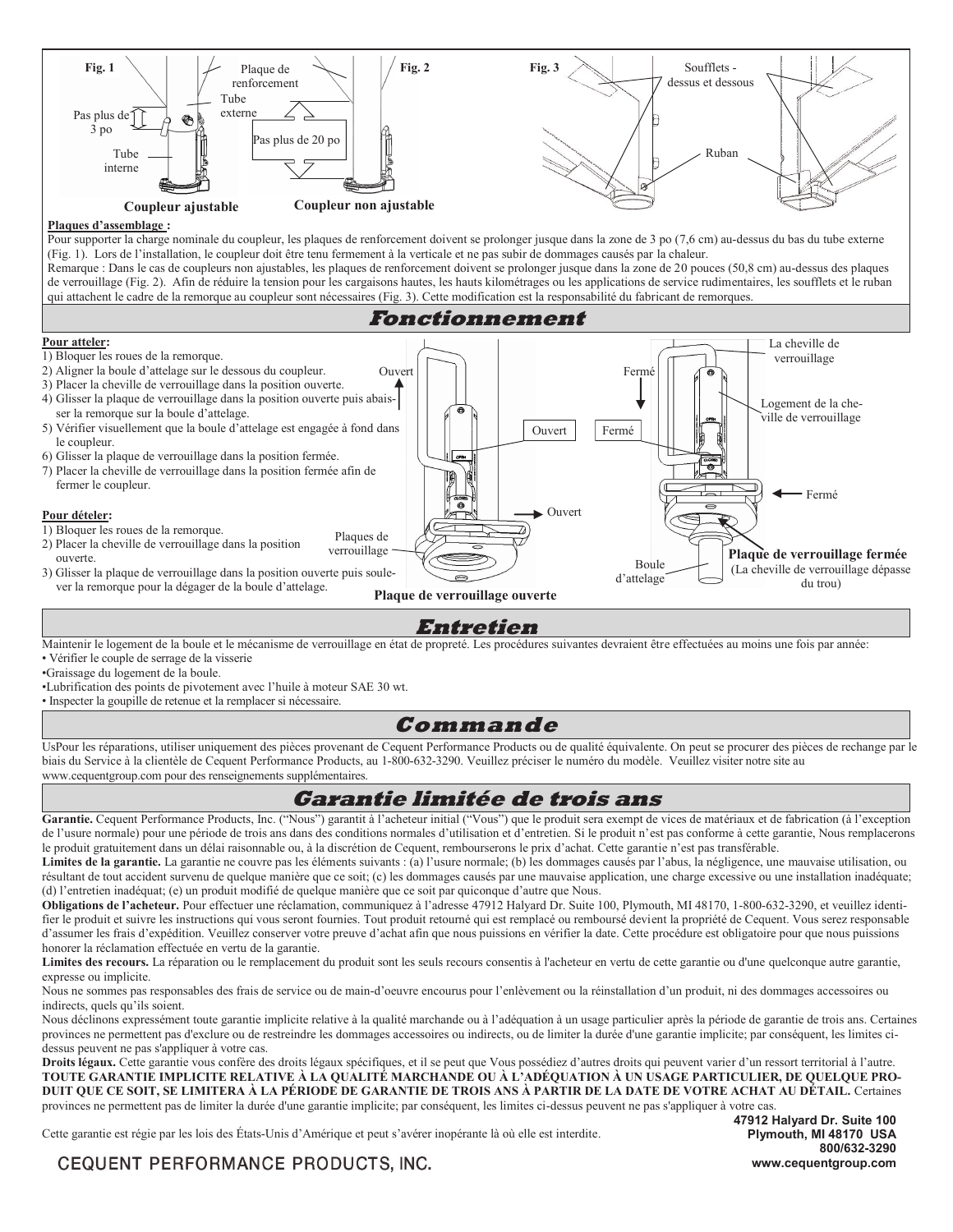

Acoplador de cuello de ganso Bulldog®

## **Lea, comprenda, siga y guarde estas instrucciones**

- Lea, comprenda y siga todas las instrucciones antes de instalar y usar este producto. Nunca permita que alguien que no conoce las instrucciones use este producto.
- Lea, comprenda y siga todas las instrucciones brindadas por el fabricante del producto en el que se instalará este producto.
- La instalación del presente producto debe cumplir las siguientes instrucciones de instalación.

• Guarde estas instrucciones para uso como referencia en el futuro

# No seguir estas advertencias e instrucciones podría provocar daños a la propiedad, lesiones corporales serias y/o la muerte

- El comprador/propietario debe cerciorarse de que el producto se instale según estas instrucciones. El comprador/propietario no debe alterar ni modificar el producto. • El operador y los espectadores nunca deben colocar ninguna parte del cuerpo debajo de
- este producto o de la carga que soporta.
- No permita que los niños jueguen encima o alrededor de este producto o de la carga que soporta.
- Pese su remolque más la carga agregada. No exceda las clasificaciones de peso inferiores de soportes de montaje, conector, enganche, vehículo, bola o remolque (incluyendo la carga).
- •Use únicamente una bola de 2 5/16" de calificación similar o superior a la capacidad de este acoplador. Ante cualquier duda, comuníquese con Cequent Performance Products al 1-800-632-3290 o www.cequentgroup.com.
- Always secure load, vehicle and trailer (by blocking wheels) before latching/unlatching Revise el vehículo, la bola del enganche y el acoplador en busca de desgaste o daños. coupler.
- Todas las piezas se deben apretar a torsión a 125 pies libras mínimo. Revise periódicamente la torsión correcta y apriete si es necesario. Revise el desgaste en el tubo interior si se necesita volver a apretar.
- Si viene equipado con un pasador de cojinete de carga, debe estar completamente insertado a través del perno en los tubos interior y exterior para que el acoplador resista su carga calificada.
- No remolque a menos que el pasador de cojinete de carga esté completamente insertado y el pasador retenedor esté instalado.
- No supere la extensión máxima de 8" para este acoplador de cuello de ganso. Mida la extensión del acoplador como la diferencia entre la posición completamente retraída y completamente extendida. Los acopladores con pasadores de cojinete de carga correctamente instalados y acopladores de cuello de ganso cuadrados ajustables sólo se extienden dentro de este rango.
- Mantenga el receptáculo de la bola, el pasador y la manija limpios.
- •Toda actividad de soldado deberá realizarla un soldador certificado AWS.
- Este producto está calificado según SAE J2638.

#### **Antes de remolcar:**

- Verifique que el acoplador abra, cierre y que la manija se cierre cuando se libera.
- Antes de usar este producto, cambie las piezas dobladas, rotas o gastadas.
- •Verifique que la bola del enganche esté completamente acomodada en el receptáculo de la bola del acoplador y que el pasador esté cerrado.
- •Asegúrese de que las cadenas de seguridad del remolque se encuentren conectadas en forma correcta al vehículo de remolque y al remolque según SAE J684. •Asegúrese de que todas las luces del remolque estén conectadas y en funcionamiento.

**Cómo medir la extensión:**

 $\odot$ 

Extensión máxima de 8" de la posición completamente retraída

ח ר

#### **Instrucciones de instalación Advertencia: No seguir todas las instrucciones de instalación puede provocar una falla en el conector**

Antes de montar el conector constate que no habrá ninguna clase de interferencia por parte del vehículo de remolque, lengüeta, suelo y otros accesorios montados mientras se encuentre quieto o en movimiento. Los pernos deben estar orientados hacia el vehículo de remolque. Antes de instalar, revise la interferencia en las posiciones extendida y retraída. Revise de nuevo la interferencia después de que complete la instalación. El tamaño de la soldadura, los requisitos de refuerzo, la altura del acoplador y la orientación dependen del diseño del remolque y de los requisitos del cliente, sin embargo, el tubo exterior debe estar completamente apoyado al unir los refuerzos lo más bajo posible al tubo exterior. Evite el daño por calor al acoplador durante la soldadura, y no suelde encima o cerca de cualquier orificio o pieza en el acoplador. Todas las soldaduras se deben llevar a cabo por parte de un soldador certificado por la AWS. El tubo exterior debe estar unido rígidamente al remolque para que el acoplador apoye su carga máxima calificada según SAE J2638. El acoplador debe permanecer vertical después de la instalación para asegurar una operación correcta. Después de la instalación, revise para verificar que la operación del acoplador no se ha afectado de ninguna manera. No use el acoplador si la operación se ha afectado. Después de armar y pintar, pero antes de usar, debe pegar cualquier etiqueta incluida al acoplador y quitar la cinta.



#### **Pautas para la instalación del acoplador cuello de ganso:**

1) Cerciórese de que el acoplador alcanzará al vehículo de remolque para acoplarse con la bola del enganche mientras que el pasador de cojinete de carga se instala correctamente, o dentro de la extensión del acoplador si éste es un cuello de ganso cuadrado ajustable. Si viene equipado con un pasador de cojinete de carga/sujeción, debe insertarse completamente a través de los tubos exterior e interior y el pasador retenedor/tuerca de bloqueo para que el acoplador soporte su carga calificada.

- 2) Apriete los pernos de fijación y las tuercas para minimizar las vibraciones en el acoplador durante el remolque. Todas las piezas se deben apretar a torsión a 125 pies libras mínimo.
- 3) No supere la extensión máxima de 8" para este acoplador de cuello de ganso.